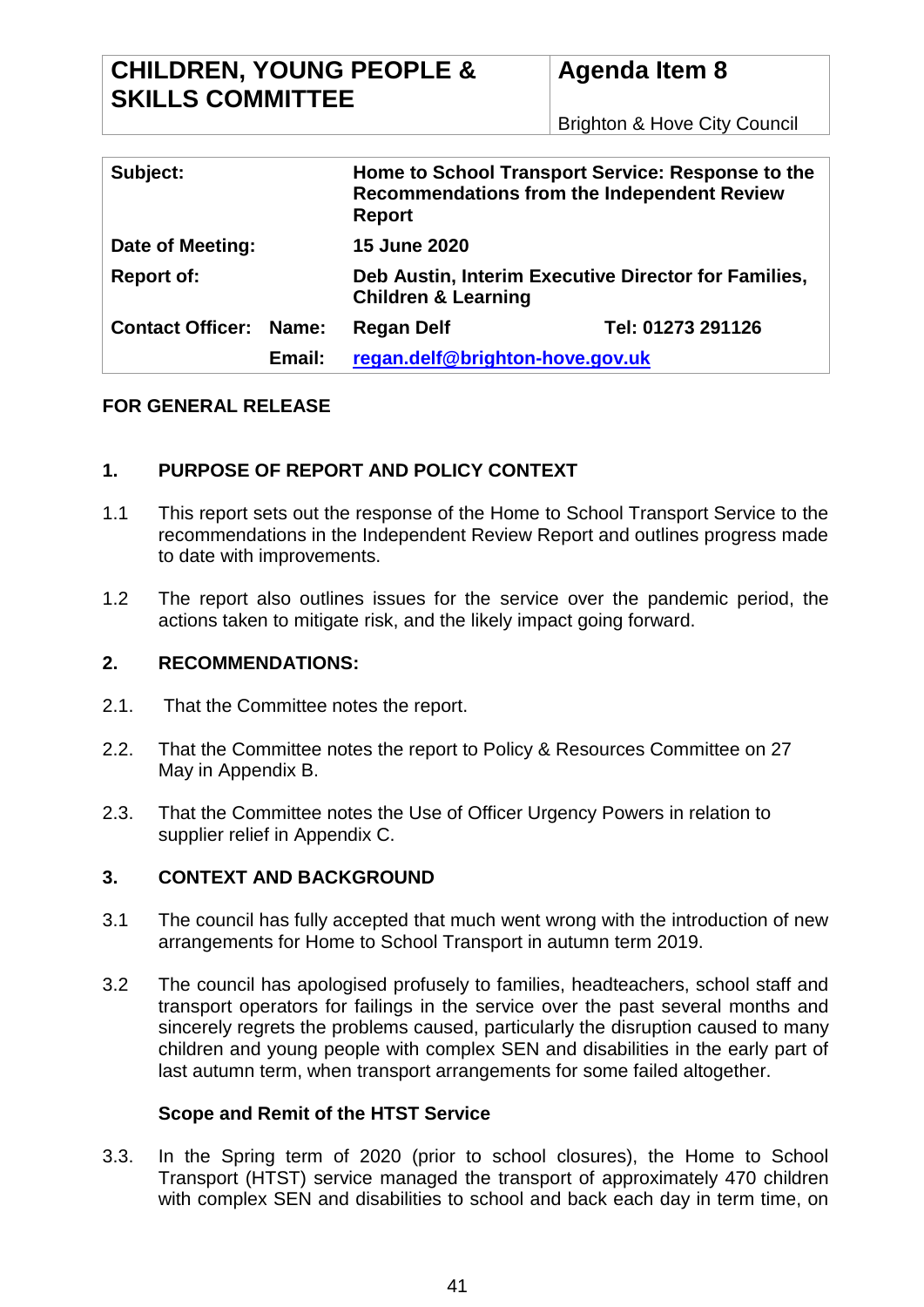177 routes operated by 8 different firms (numbers quoted are subject to variance).

- 3.4. Many of the children have high risk medical conditions and/ or severe emotional and behavioural difficulties.
- 3.5. From September 2019, the council contracted with 9 firms, but the contract with one firm was terminated in March 2020, following contractual breaches.
- 3.6. Destinations for transport are many and varied, including a wide range of mainstream and special schools and colleges, within and beyond the City borders.
- 3.7. The service also books and arranges transport for social care and manages the system of bus passes.
- 3.8. The HTST team is small, with the equivalent of 1.75 FTE transport officers and a team manager. It has been acknowledged that this is insufficient for the capacity needed to respond to the recognised need for improvement and the recommendations from the Independent Review, and some temporary staff have been provided on short-term basis to:
	- provide additional leadership capacity; enable risk assessments to be carried out on all children and young people on transport;
	- provide some administrative support.

## **Independent Review of the Home to School Transport Service**

- 3.9. The Children, Young People and Skills Committee agreed on the 16<sup>th</sup> September 2019 to carry out an independent review of the Home to School Transport Service. This decision was made following significant concerns raised by members and stakeholders in September 2019 about the delivery of the Council's HTST arrangements.
- 3.10. The Local Government Association were commissioned to undertake this piece of work and the Independent Review team arrived in Brighton and Hove on the 28 January 2020 for a three-day onsite visit. In preparation for their visit they considered a wide range of documents and information submitted by stakeholders to ensure they were familiar with the Council and aware of the challenges it had faced since the decision to re-procure the service.

### **Scope and focus of the review:**

- 3.11. The independent review of the Home to School Transport Service focussed on the following areas:
	- 1. Procurement of consultants working on Home to School Transport Service
	- 2. The Dynamic Purchasing System and Procurement of Operators
	- 3. Implementation of the new system
	- 4. The Council's response to the disrupted delivery of the Home to School Transport Service
	- 5. Concerns and complaints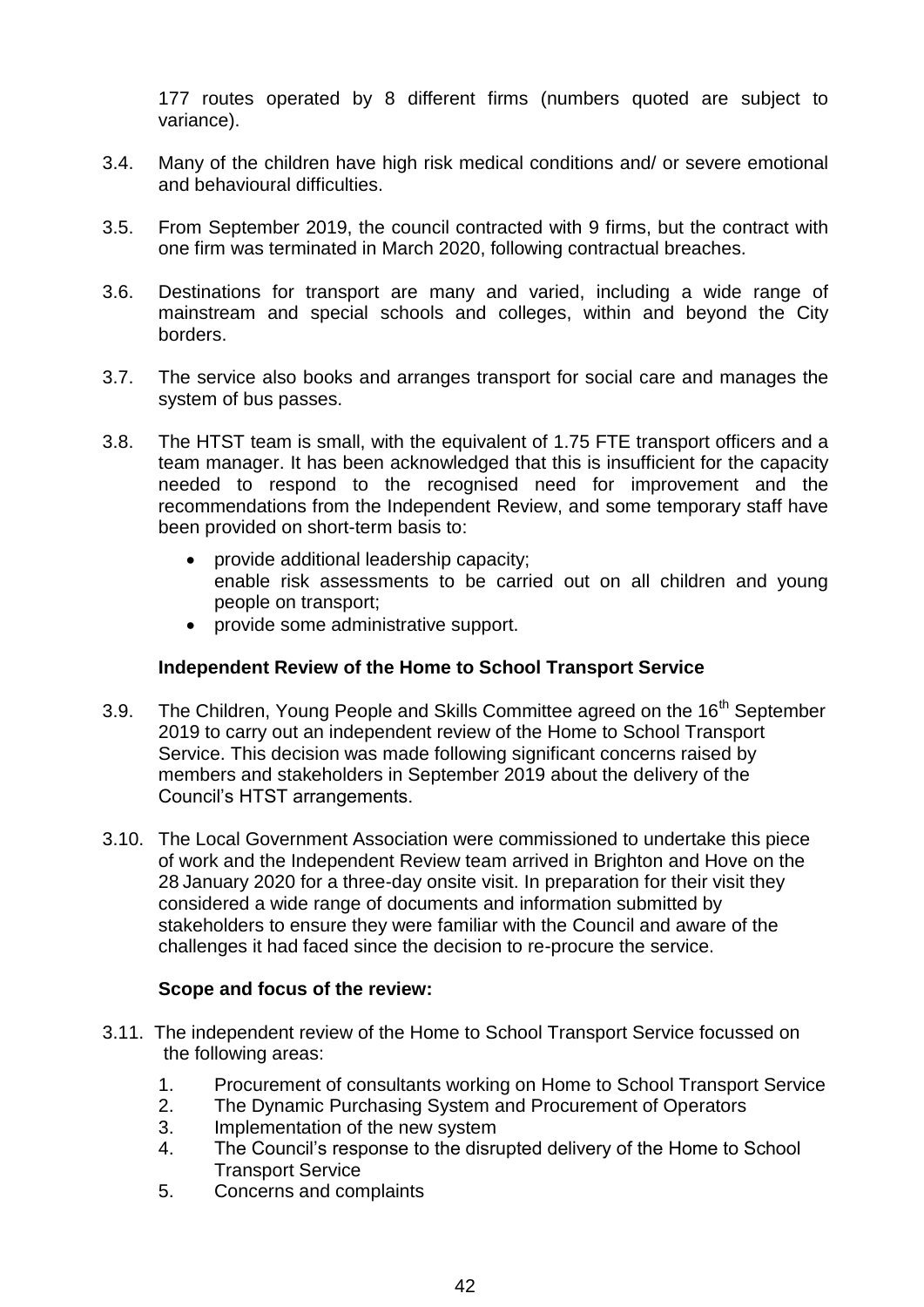### **The independent review process**

3.12. The review team was led by an experienced Director of Children's Services. They were supported by three other officers, all of whom had expertise in SEND legislation and with experience of successfully managing SEND services. Each person in the team had significant experience of the strategic and operational management of the effective delivery of home to school transport arrangements in a range of local authorities. The fifth member of the team was a programme manager for the Local Government Association and was responsible for coordinating the review.

The process was comprehensive and included the views of a wide range of stakeholders through discussions, interviews and focus groups. The independent review team used their experience and knowledge of local government to reflect on the information presented to them by people they met, things they saw and material that they read.

- 3.13. During the onsite visit the team:
	- Spoke to 113 people including a range of Council staff together with councillors, stakeholders, parents and providers;
	- Gathered information and views from more than 40 meetings, 33 survey responses, visits to schools and additional research and read over 288 documents provided by the Council and other parties;
	- Collectively spent more than 150 hours to determine their findings the equivalent of one person spending more than four weeks in Brighton and Hove.
- 3.14. On the 12 March 2020 three members of the independent review team presented their report to the Interim DCS; Assistant Director, Education and Skills; Assistant Director, Health, SEN & Disability; Chair of Children and Young People and Skills Committee and Deputy Leader of the Council; PaCC Chair and Co-Chair. The report provided a summary of the team's findings and 10 key recommendations. The report was published on the Brighton and Hove City Council's website [https://new.brighton-hove.gov.uk/independent-review-home](https://new.brighton-hove.gov.uk/independent-review-home-school-transport)[school-transport](https://new.brighton-hove.gov.uk/independent-review-home-school-transport)
- 3.15. The Council has fully accepted the findings of the Independent Review Report into changes to the way the service operated (see appendix), and has committed to following its recommendations.
- 3.16. Council is mindful of the comment by the Independent Review that '*the Council needs to put children and young people back at the centre of the Home to School Transport Service, making them the focus, their voice and needs should be more prominent*,' and will make every effort to ensure that is the case going forward.

### **4. Response to the Recommendations in the Independent Review Report**

4.1. An action plan responding to the recommendations in the Independent Review has been co-produced with representatives from the Parent and Carers Council (see Appendix A). The action plan is summarised below.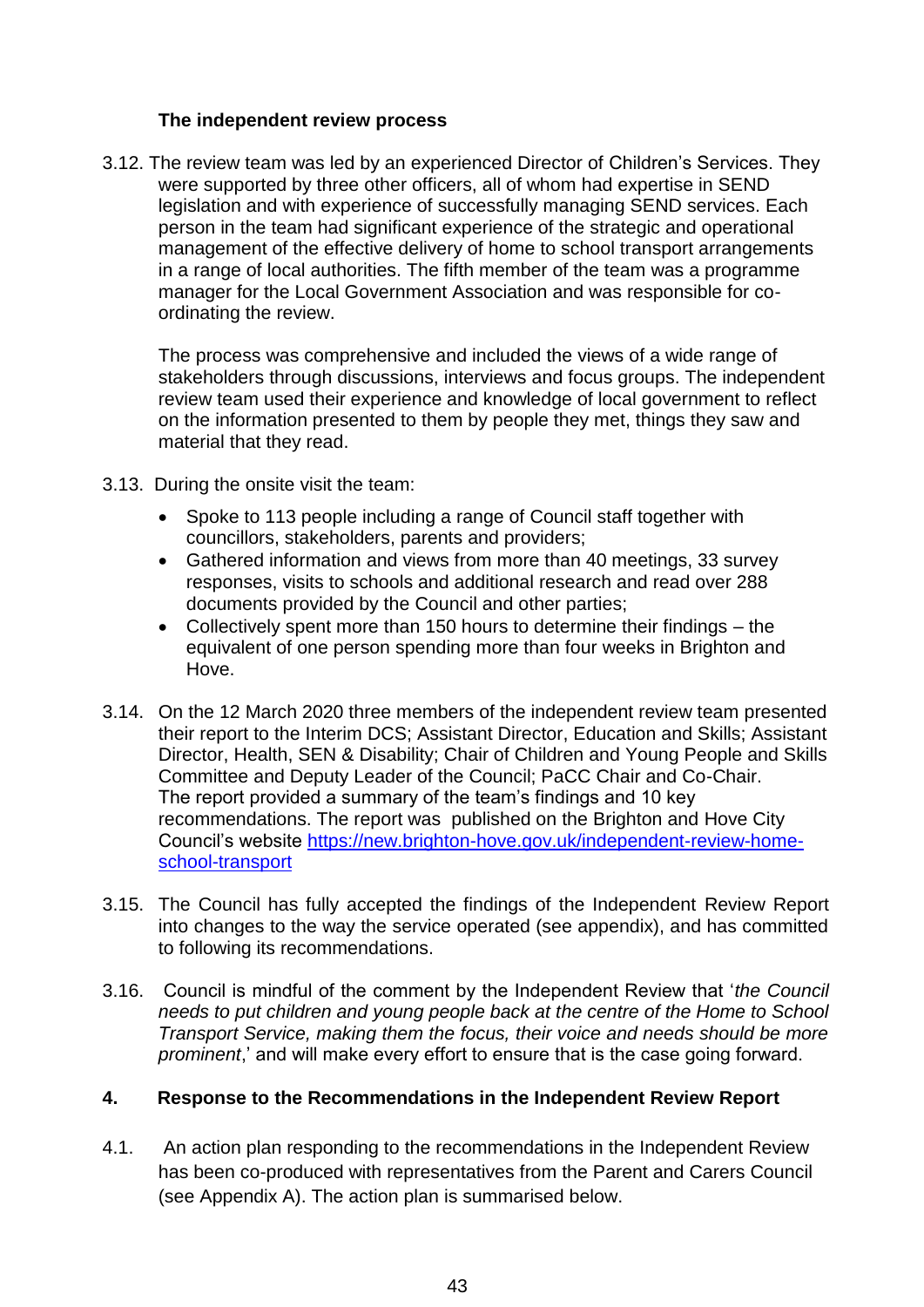4.2. The action plan identifies the following success criteria to be achieved over the next 12-month period:

# **By 31 October 2020:**

- 1. New 'tell it once' online form for parent/carers in use, combining application, pupil information and risk assessment
- 2. Service response times to communications with and from parent/carers are met at least 90% of the time (see 4.10 below).
- 3. 100% of new transport staff have undertaken training as appropriate in relation to safeguarding and SEND awareness
- 4. 100% of all Transport Panels have a trained Amaze parent/carer worker present to represent parents' viewpoint (see 4.6 below).
- 5. 100% of all interviews for staff in HTST are conducted with a representative of PACC on the interview panel
- 6. 90% of all spot checks and compliance monitoring passed and any breaches corrected within 24 hours
- 7. Long term leadership and capacity of HTST team established.

# **By 31 March 2021**

- 8. Parent/carer satisfaction via survey shows at least 80% trust and confidence in the service
- 9. A quality independent travel training option is available to all families for whom independent travel is an option
- 10. A fully revised and updated HTST policy is published, following coproduction between the council and PACC and Amaze.
- 11. 100% of existing transport staff have booked onto refresher training and extended training as appropriate.
- 4.3. Monitoring of progress of the action plan and evaluation of achievement against the success criteria will be undertaken by the HTST Governance Board, meeting monthly, and by regular reports to the CYPS Committee and the Members' Policy Panel as required.
- 4.4. A summary of key areas highlighted by the review, with progress to date on actions taken to resolve these, is included below.

## **Communications and rebuilding trust**

- 4.5. Working together with PACC, it has been agreed that co-production will be embedded at every level of the service's work, from operational processes to policy.
- 4.6. There will be an Amaze worker, who is also a parent/carer on all Transport Panels, putting the voice of parents at the heart of decision-making on individual pupils. These workers also represent parents on the SEND Panel and are provided with training, plus they sign a confidentiality agreement.
- 4.7. Amaze/ PACC will be part of all interview panels appointing staff to the HTST service.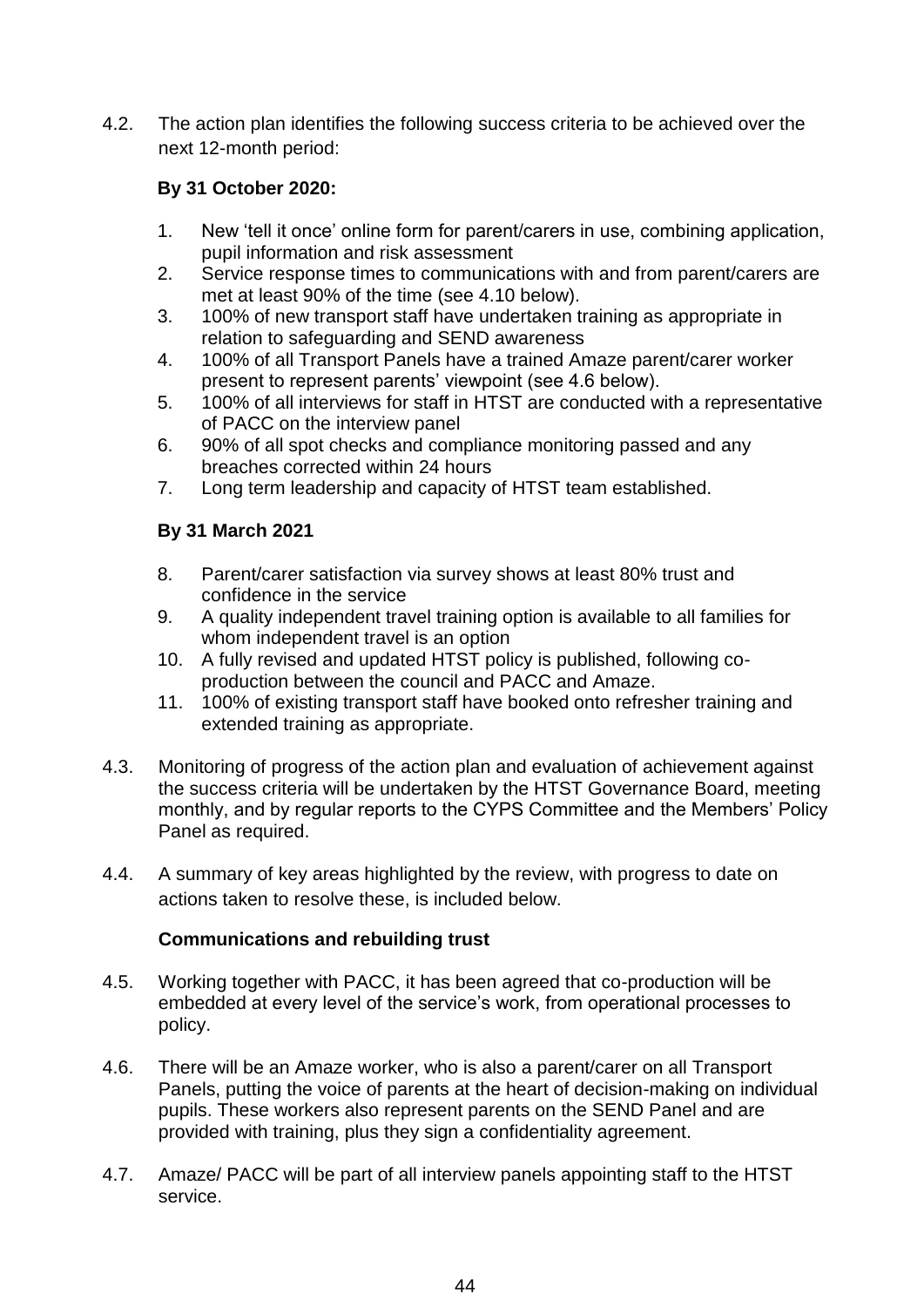- 4.8. The post-Independent Review Action Plan and the Plan for September Arrangements have been co-produced with PACC.
- 4.9. Parents/carers are receiving regular updates on service developments via the service's email circulation list and the PACC website.
- 4.10. The service monitors its response times for communicating with parents and carers: one working day for initial response to queries and concerns, ten working days for responses to formal complaints. Currently these response times are being met.
- 4.11. Parents/ carers will be surveyed in this academic year on their views of the service and their responses, once the schools are fully re-open and arrangements are back to normal. Responses will be collated and published against a target of an 80% satisfaction rate or higher. The survey will be annual thereafter with the aim of increasing levels of satisfaction.
- 4.12. Regular partnership and co-production meetings have been established with PACC and from September there will be termly meetings for transport operators, PACC, school representatives and officers to review arrangements and make any improvements needed.

### **Links with the SEN and Disabilities Team**

- 4.13. The Independent Review recommended links were strengthened between the SEND and HTST teams. As a consequence, a new post of SEN caseworker has been agreed. This post will sit within HTST but will have responsibility for linking and liaising between the teams and ensuring the correct and timely transfer of information about children's needs between the services and from the service to transport operators and their staff.
- 4.14. A senior member of the SEND team is part of the Transport Panel, where all operational decisions are made.
- 4.15. Senior representatives of the SEND team are also part of all policy decisions affecting eligibility and arrangements for HTST.

### **Pupil Information and Risk Assessment**

4.16. The current system for passporting pupil information to transport firms is being completely changed. PACC representatives are working with the team to devise a new system, which will combine the application process with information about pupils' needs and a risk assessment. This is an online system, although parents will be able to have paper copies if needed. Meantime, while the new system is in development, the current system of pupil information sheets is being upgraded with updated risk assessments ensuring all information is as full and accurate as possible.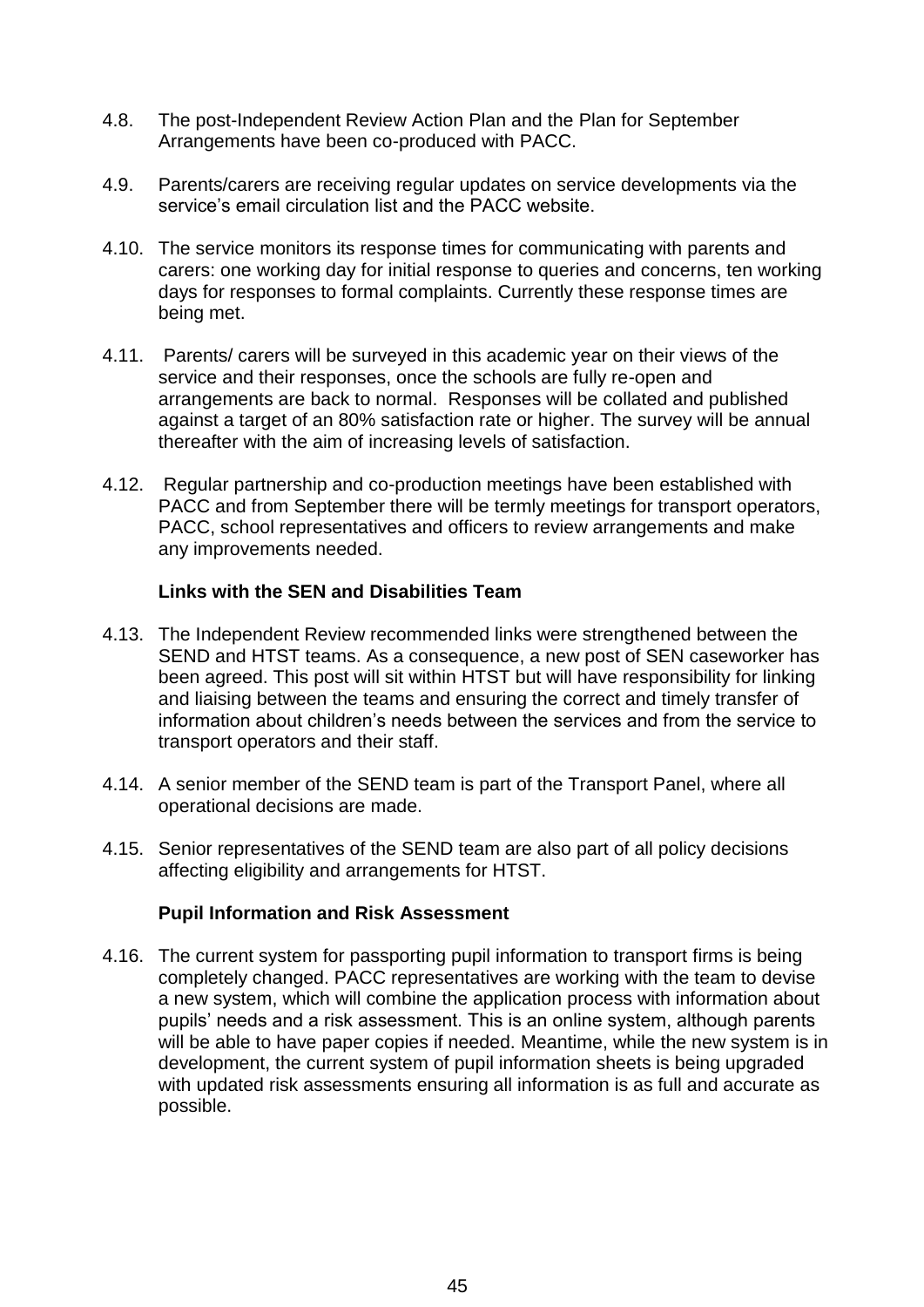# **Training for Transport Staff**

- 4.17. The contract with transport operators requires all transport staff to have undergone training in SEN and disability awareness, safeguarding, equalities and first aid, procured by the transport operator at their own expense. However, contract reviews with firms have established there is not full compliance with this requirement across firms. Some firms have expressed a wish for the council to provide training as they have not found it easy to access.
- 4.18. In response, the service has worked with the Council's Learning and Development Team to produce a full programme of training for drivers and VPAs to consist of modules on:
	- Safeguarding
	- Equalities and tackling disability discrimination
	- SEN and disability awareness.
- 4.19. It is intended that the online modules will be a compulsory requirement for all new or untrained transport staff prior to beginning work on HTST.
- 4.20. In addition to the online modules, there will be a rolling programme of extended and specialist face to face training, but this may not be possible until social distancing rules are relaxed further.
- 4.21. The aim is to have online training modules available by September 2020.
- 4.22. PACC will be involved in both the online and face to face training programmes and will be invited to give the perspective of parent/ carers.
- 4.23. The Members' Policy Panel will also contribute to reviewing the online training materials and giving feedback.

### **Independent Travel**

4.24. There have been initiatives to increase independent travel in recent years, but the take-up for these has been limited and it has been difficult to ensure sustainability of programmes over time. A new approach is needed, with adequate resource to ensure this is of high quality. The HTST service will work with PACC and schools on an Independent Travel training programme for those young people where this is appropriate. This will require a budget set aside for this purpose and the acquisition of some expertise from those offering such training. The aim is for this training to be in place by March 2021.

### **Contract Management with Transport Providers**

4.25. Although the majority of transport providers take care to fulfil the contract specifications in providing HTST, there have been some contractual breaches identified and as a consequence, contract management processes have been tightened.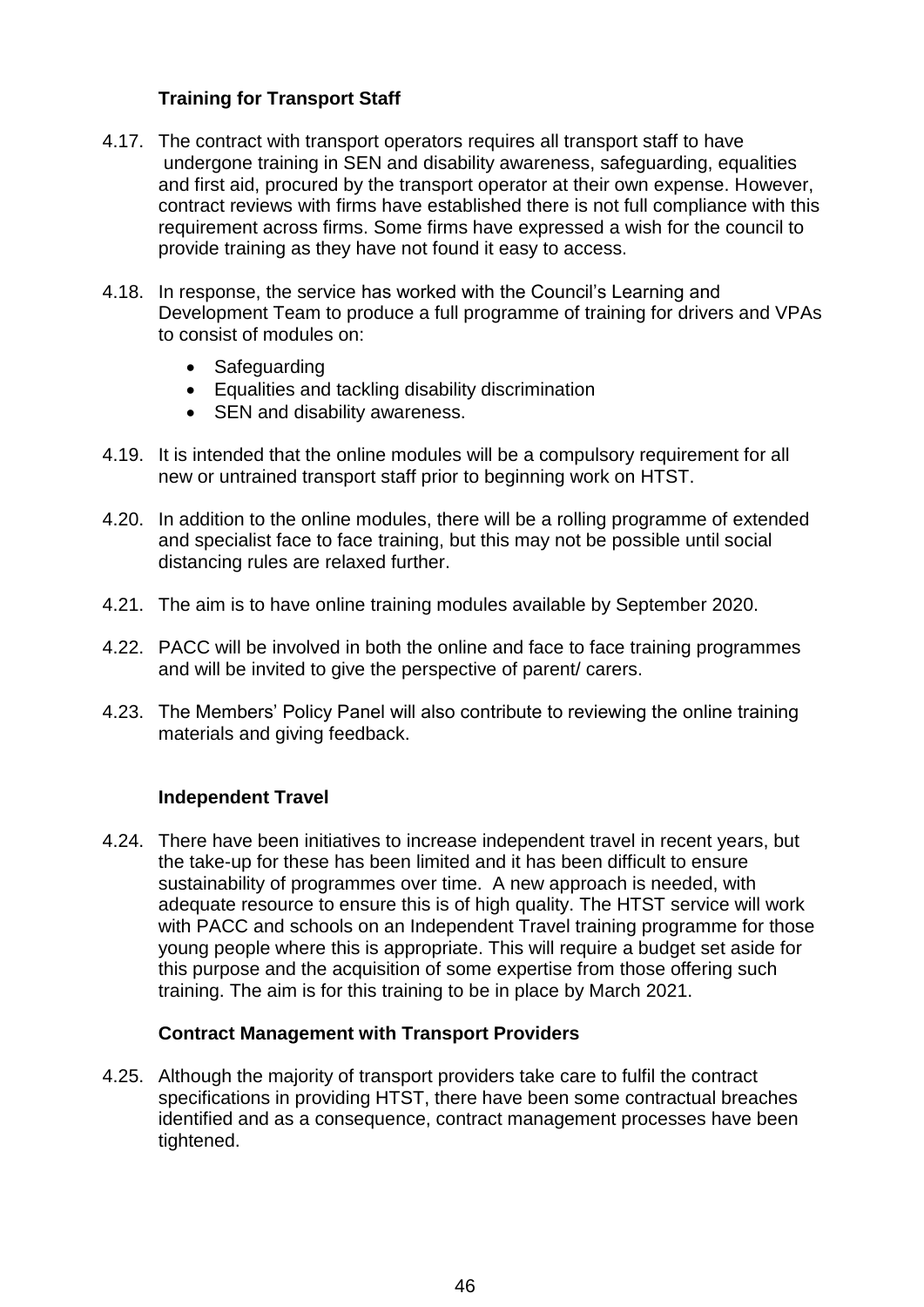- 4.26. Until the school closures began in response to the Covid19 pandemic, weekly spot checks had been introduced at school sites to check on vehicles' safety and requirements on staff for identification and high visibility jackets. Any breaches found had to be rectified before continuing transport.
- 4.27. Contract review meetings are held termly between the council and transport operators, where issues can be discussed on and resolved.
- 4.28. Regular checks are made to confirm that all transport staff have an enhanced DBS and that a record of this is held at the council offices as well as with the transport operators.
- 4.29. In addition, when schools re-open the transport team will be conducting unannounced compliance visits to the offices of the different transport operators to check on all aspects of compliance.
- 4.30. The Independent Review recommended that the transport operators who had yet to sign contracts were asked to do so, and this is being pursued.
- 4.31. The Members' Policy Panel is considering the current Dynamic Purchasing System introduced in the summer of 2019 and whether there are alternatives that might be preferable going forward.
- 4.32. Operators have expressed concern about the HTST contractual term, which although four years, can theoretically be terminated on three months-notice. The Members' Policy Panel have raised a query about whether there could be greater reassurances for operators to underpin investment in new vehicles for operators who are complying fully with the terms of the contract, and this is being considered.

### **Governance arrangements and oversight**

- 4.33. The Children, Young People and Skills Committee is responsible for overseeing improvements to the service in the light of recommendations by the Independent Review.
- 4.34. In addition, the Members' Policy Panel is a short-term group, which is reviewing improvements and providing challenge and support to the developing service.
- 4.35. An officer-led Home to School Transport Governance Board has been established, which reports as required to the CYPS Committee. The Governance Board has representatives from a variety of council teams, from PACC and from schools. The Board meets monthly to consider reports and progress on action planning and to make recommendations for further improvement.
- 4.36. Additionally, the Independent Review recommended that HTST be adopted as a corporate risk. This has been actioned and therefore the risks and actions to mitigate risk are reviewed regularly by the Executive Leadership Team.

### **Staffing and Budget**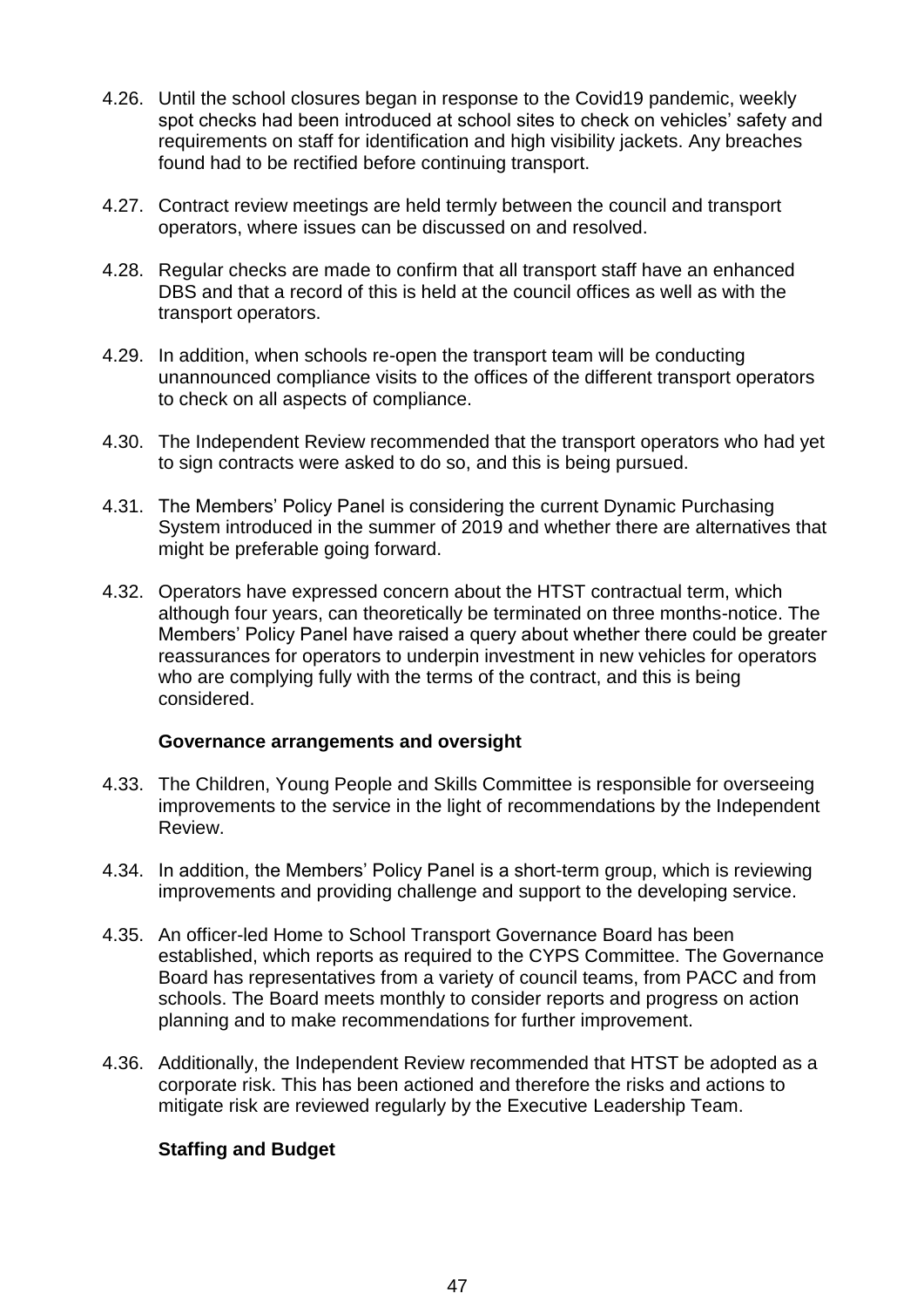- 4.37. The resource implications of improvements to the service were the subject of a report taken to the Policy and Resources Committee on 27<sup>th</sup> May 2020 (see Appendix B).
- 4.38. The report to Policy and Resources Committee covers two recommendations in the Independent Review, notably to increase staffing to ensure responsiveness at peak times, and to recognise the pressures on the HTST budget.
- 4.39. The Members' Policy Panel has requested a breakdown of budget information on the service to assist with advice in realising value for money.
- 4.40. The current budget for the service is £2.4M. The overspend at the end of 2019/20 was £968K. The projected overspend for 2020/21 was £1.2M, but the impact of covid-19 and school closures make previous predictions less reliable.
- 4.41. In terms of benchmarking, many caveats apply to section 251 data, including different structures within local authorities and variable reporting. Nonetheless, benchmarking for the financial year 19/20 indicates the following:
	- The 19/20 budget for Brighton (£2.375m) was 59% lower than the average budget for our statistical neighbours\*. This equates to £1.4m.
	- BHCC budget increased by 2% from 2018/19. The average increase for our statistical neighbours was 4% and nationally it was 9%.
	- On average our statistical neighbours overspent their 2018/19 budget by 7% (nationally this was 16%). BHCC overspent by 9% (£0.210m).
	- Children with EHCPs have increased by an average of 14% each year over the last 4 years. Special school pupil numbers have increased by 2.4%

\*The City's 'statistical neighbours' used in benchmark comparisons above are

Bournemouth, Christchurch & Poole Bristol, City of Reading Bath and North East Somerset **Sheffield Portsmouth** York Leeds **Bromley** Southend-on-Sea

### **5. Response to the Issues arising from the Pandemic Crisis**

### **Supplier Relief**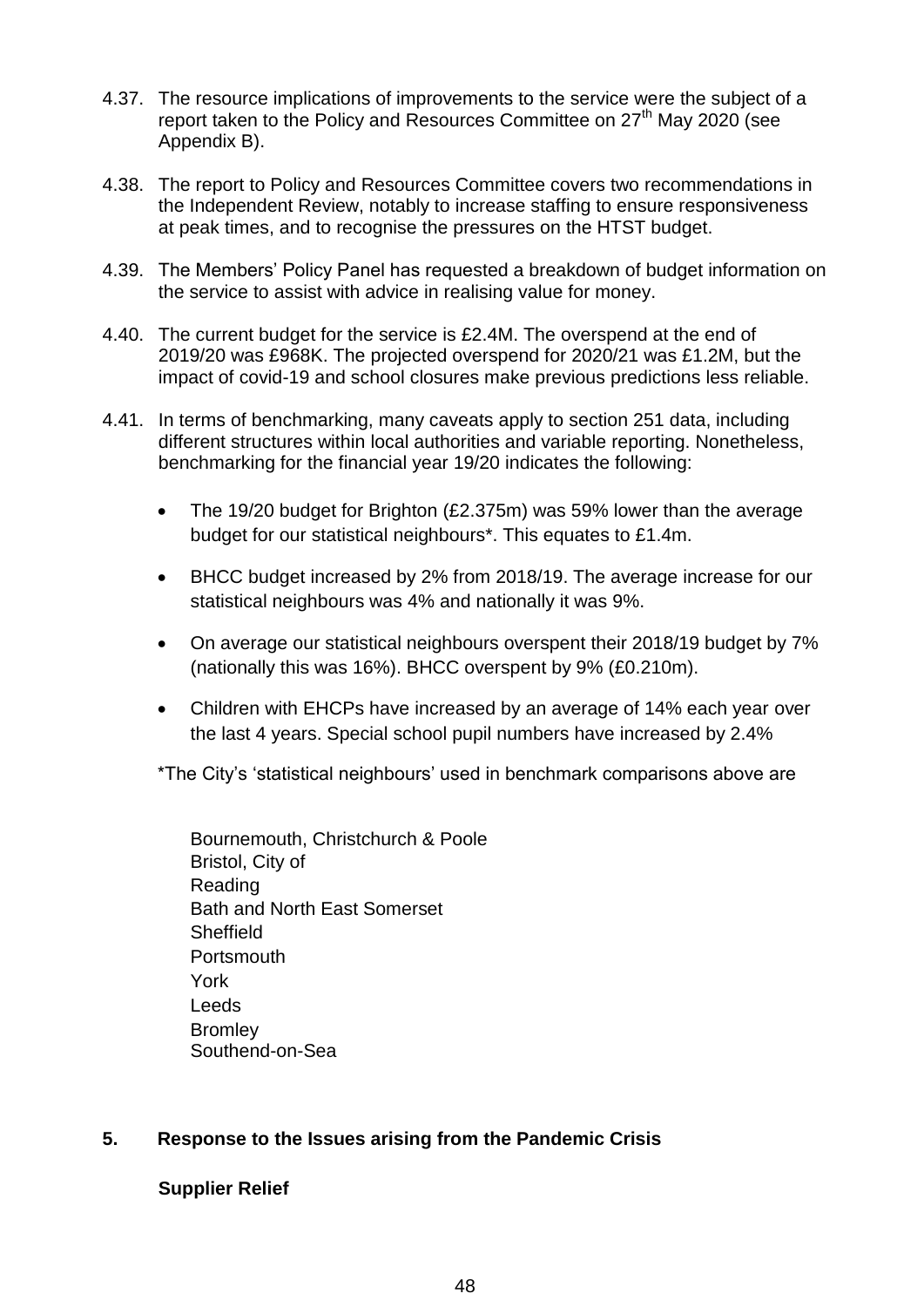- 5.1. On the 18 March, the Government announced the closure of schools after the  $20<sup>th</sup>$  March until further notice, with an exception for the children of keyworkers and vulnerable children. The council decided to pay transport operators in full up to the end of March 2020 in recognition of the sudden loss of income they experienced. Operators who have carried out runs over the Easter holidays have also been paid in full.
- 5.2. Further arrangements have been made subsequently to provide support to the end of June 2020, as outlined below (see use of urgency powers in Appendix C).
- 5.3. The Government's Policy Procurement Note of March 2020 (see link below) stated that public bodies should pay suppliers until the 30 June 'as normal' if they considered them to be 'at risk' over the current crisis, on the proviso that firms operated an 'open book' approach so public bodies could check that relief was genuinely needed and not being double-claimed. [P:\Documents\PPN\\_02\\_20\\_Supplier\\_Relief\\_due\\_to\\_Covid19.pdf](file:///P:/Documents/PPN_02_20_Supplier_Relief_due_to_Covid19.pdf)
- 5.4. The PPN set out an expectation, but it was not statutory or mandatory for councils. Councils, as well as their suppliers, are facing unprecedented financial challenges over this crisis period. It is not easy for councils to pay 'as normal' until the end of June 2020, when their revenue is being substantially reduced, and in the case of Brighton and Hove, by an estimated loss of £8m per month. This is in addition to additional costs of approximately £3m per month.
- 5.5. In this context, Brighton and Hove City Council published guidance to all suppliers about claiming relief, suggesting a consideration of financial support on a case by case basis, but with the expectation that suppliers would use all appropriate government schemes as a first port of call (for example, the government furlough and self-employment schemes for staff). [https://www.brighton-hove.gov.uk/content/council-and-democracy/contracts-and](https://www.brighton-hove.gov.uk/content/council-and-democracy/contracts-and-tenders-council)[tenders-council.](https://www.brighton-hove.gov.uk/content/council-and-democracy/contracts-and-tenders-council)
- 5.6. However, the council recognised that there were special considerations in the case of HTST suppliers and that there were specific vulnerabilities in the workforce. The service had also been added to the corporate risk register, as advocated by the Independent Review. In that context, some additional proposals were made to ensure the sustainability of a vital and statutory service.
- 5.7. For HTST operators 'at risk' over the crisis, the council followed the spirit of the Government's PPN and ensured that payment would be made 'as normal', but with the proviso that firms were asked to make use of government's schemes to support businesses as their first port of call, for example by claiming the business grants available, furloughing staff or asking them to claim via the government's self-employment schemes, where this was a reasonable and viable option.
- 5.8. As government schemes for staff only pay 80% of normal income up to a certain limit, the council has provided 'top-up' for the remaining 20% as a means of ensuring the retention of staff who might otherwise seek employment elsewhere. In the case of Vehicle Passenger Assistants (VPAs), specific considerations for this workforce meant that the council decided to fund 100% of their salary costs over this period and the rationale for this is set out below.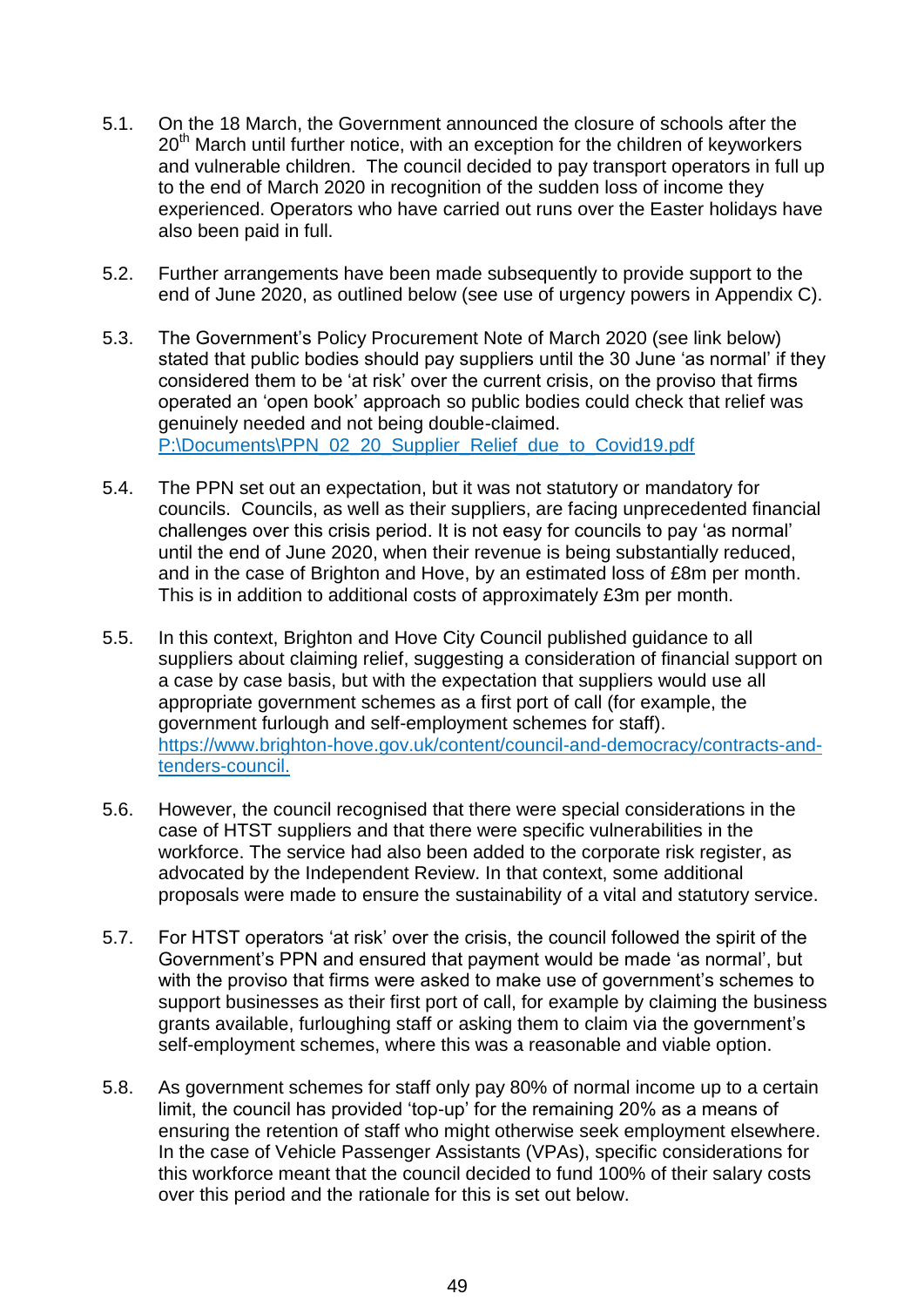- 5.9. Funding accessed through the government schemes is to be subtracted from any relief offered, plus an agreed element for costs that are not being incurred (petrol, vehicle maintenance etc). This proposal should enable firms to retain staff as the large majority will experience no reduction in income, while the burden on the council is reduced to more manageable levels.
- 5.10. Each of our eight providers is very different in terms of structure, size, percentage of work undertaken for the council, employment status of staff, and financial viability over the crisis period, so a case by case examination has been followed. Discussions with firms have been thorough and detailed, involving officers from HTST, Finance, Legal, Procurement and Internal Audit, in order to ensure the robustness of proceedings and the protection of public funds.
- 5.11. **Vehicle Passenger Assistants (VPAs):** The council will support the salaries of this group of staff in full without requiring firms to furlough these staff or require them to access the government's self-employment scheme. This is because their work is so critical to the operation of the HTST service and because the more casual and part-time nature of their work may make it more difficult for them to access government schemes to support workers. VPAs are a known to be a difficult workforce to recruit. They are mostly self-employed, with operators recruiting them to work for around 2 hours only per day, before and after school, usually on low wages. The hours are not attractive to many, and consequently, this work tends to be fitted around other jobs or to be taken by workers of retirement age. We have some information that several VPAs have left already to take on key worker posts over this period. Additionally, VPAs must have an enhanced DBS and these can take several weeks to come through. It is essential for the sustainability of the service that the VPA workforce is protected and that enough time is allowed for workers to be recruited, checked, trained and introduced to families before school starts in September.

## **Arrangements for Transport during the Pandemic**

- 5.12. In addition to risk assessments of individual children, the service has considered risks on each vehicle operating routes to school over the pandemic period. Arrangements have been altered to maintain social distancing as far as possible, by limiting the number of children on vehicles and not allowing children to sit in the front next to the driver.
- 5.13. If there is a requirement to maintain social distance on transport when schools return to normal and a much larger group require transport, there will be issues around rising costs, and also potentially the supply of sufficient additional vehicles and transport staff. However, despite a level of uncertainty affecting all services, HTST is considering all options in discussion with operators within business continuity planning.
- 5.14. Firms have all been asked to confirm their schedules for cleaning vehicles between passengers, so that the service can check that government advice is being followed in full.
- 5.15. Although at the time of writing the Government is not recommending the use of masks and gloves outside of care settings, the Council understands the concerns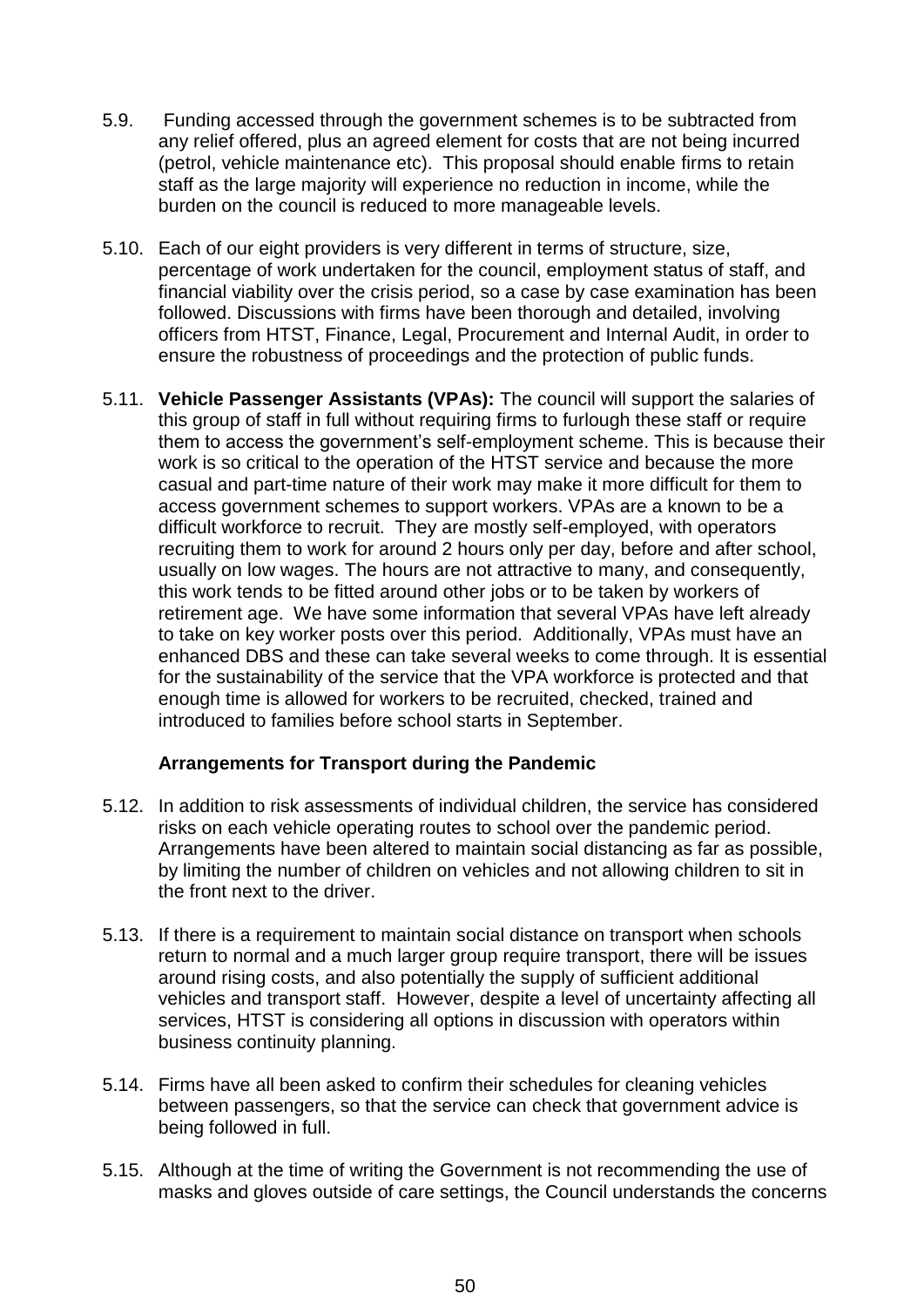of transport operators and supports the use of masks and gloves where social distancing cannot be maintained. While it is the responsibility of transport operators to source appropriate PPE, the Council is aware this is a difficult area and will offer support with supplies where it is able to do so, subject to prioritisation and availability.

- 5.16. While the service can work with operators to mitigate risk of transmission of the virus, it cannot be eliminated completely.
- 5.17. On 8<sup>th</sup> Mav 2020, draft local quidance on the use of PPE, social distancing and the cleaning of vehicles was sent to transport operators, PACC and special school headteachers for feedback and comments by 22<sup>nd</sup> May.

### **6. Planning for September 2020**

- 6.1. The HTST service has formulated a plan for ensuring a high-quality service from September, with the needs and interests of children front and centre of all arrangements.
- 6.2. The contracts with operators are for 4 years so there is no need to re-tender them. This has been communicated to parents. This means change will be minimal in September which will allow for consistency and consolidation of current arrangements and relationships between children and transport staff.
- 6.3. Inevitably, there are changes every year as children leave and new children join require? transport, but these will be kept to a minimum and all parents will be informed of changes well in advance and have the opportunity with their children to meet their drivers and VPAs.
- 6.4. The service welcomes the recommendation of the independent review not to require annual re-applications for transport as routine. It is also working with PACC on a new online system that will combine an application process with information on each child and a risk assessment.
- 6.5. The plan for September has been shared with PACC and will be communicated more widely with parents and carers both via the service's email communication links with parents and via the PACC website.
- 6.6. However, the current pandemic introduces an element of uncertainty to all planning. The service, along with services across the country, is grappling with issues of social distancing on transport and queries about PPE, which government guidance has not yet fully covered. We are carrying out the necessary risk assessments locally, but these issues may mean unavoidable changes to transport arrangements, albeit temporarily, in September. Additionally, while we will do our best to ensure there are no problems with the supply chain of drivers, VPAs and vehicles, events may not always be within the Council's control.
- 6.7. Families understand that changes may result from the on-going pandemic, but the service will make sure there is full communication with parents/ carers in all eventualities.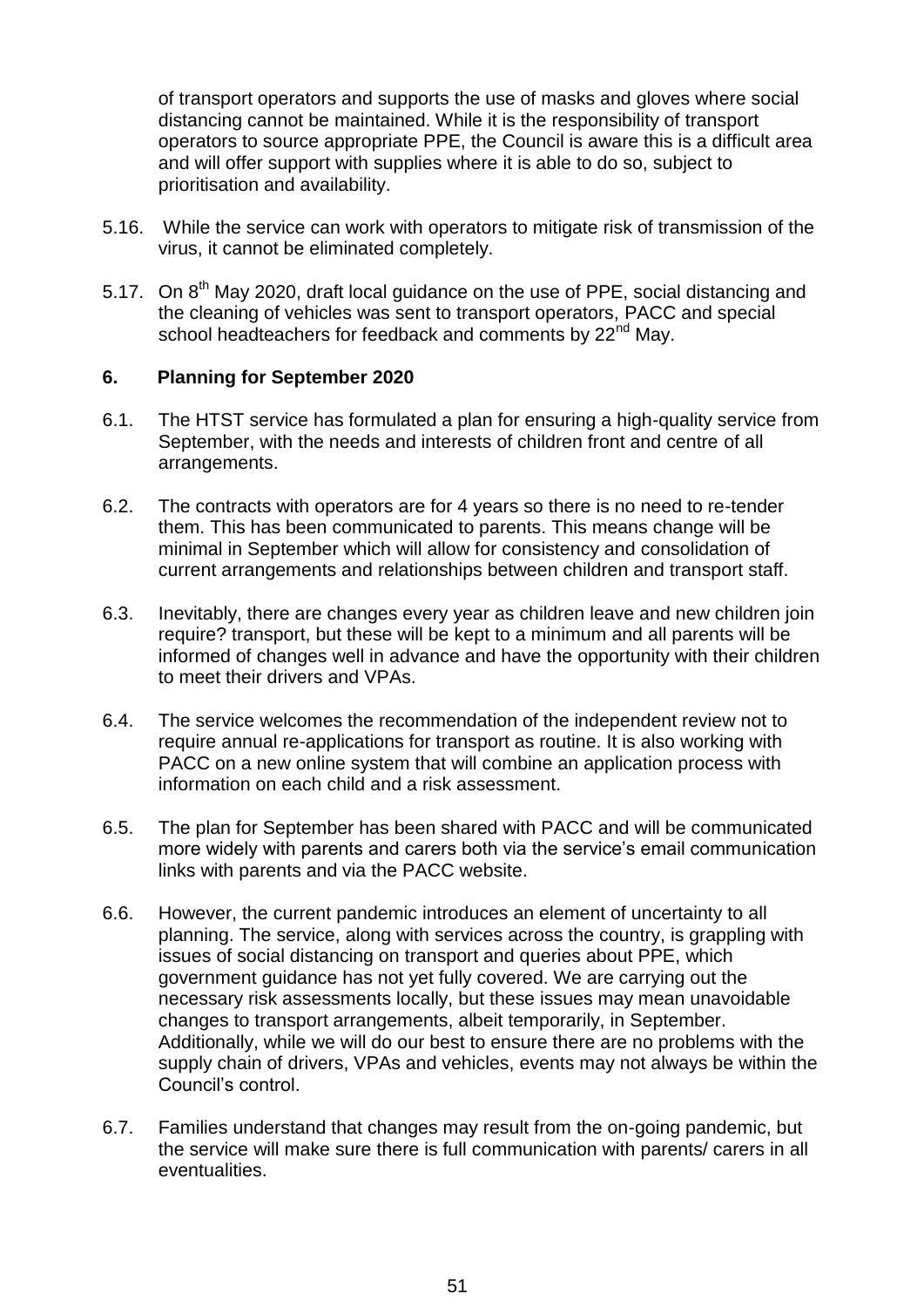# **7. CONCLUSION**

- 7.1. The service is committed to improvement via a co-production model with the PACC and Amaze and including all other stakeholders as necessary.
- 7.2. Strong governance arrangements are in place to ensure progress on recommendations from the Independent Review and meeting success criteria in the service action plan.
- 7.3. Although arrangements are in place for September, uncertainties around the pandemic crisis may still create substantial challenges.
- 7.4. A review of the capacity of the HTST service suggest that there is a need to establish permanent leadership arrangements and expand the staffing levels of the service.
- 7.5. The HTST service budget appears to be considerably less than the average for our statistical neighbours, which may explain at least in part the large overspend. The base-budget therefore needs to be re-considered in the light of benchmarking and increased demand, as SEND numbers rise.

# **8. FINANCIAL & OTHER IMPLICATIONS:**

Financial Implications:

8.1 The 2020/21 agreed budget for the HTST service is £2.414M. The overspend at the end of 2019/20 was £0.968m. The initial forecast overspend for 2020/21 was £1.202M, but the impact of covid-19 and school closures make previous predictions less reliable. However, it is certain that the costs of providing HTST in 2020/21 will exceed the available budget and significant investment will be required to meet the current commitments and the recommendations of the independent review.

Finance Officer Consulted: David Ellis **Date: 26/05/20** 

## Legal Implications:

8.2 Contract variations which shift the economic balance in favour of the supplier do not usually comply with the public procurement regime. However, in this case it is likely that the variation falls within the safe harbour provided in Regulation 43(c) (the need for modification has been brought about by circumstances which a diligent contracting authority could not have foreseen). It is unlikely that any legal challenges will be issued during the pandemic provided the variation is the justified by the immediate need to mitigate the impact of the crisis. The risk that it would be deemed to be state aid is low. If it is state aid; the European Commission has now approved the UK government's support scheme which allows payments of up to €800,000 to a company to address its urgent liquidity needs.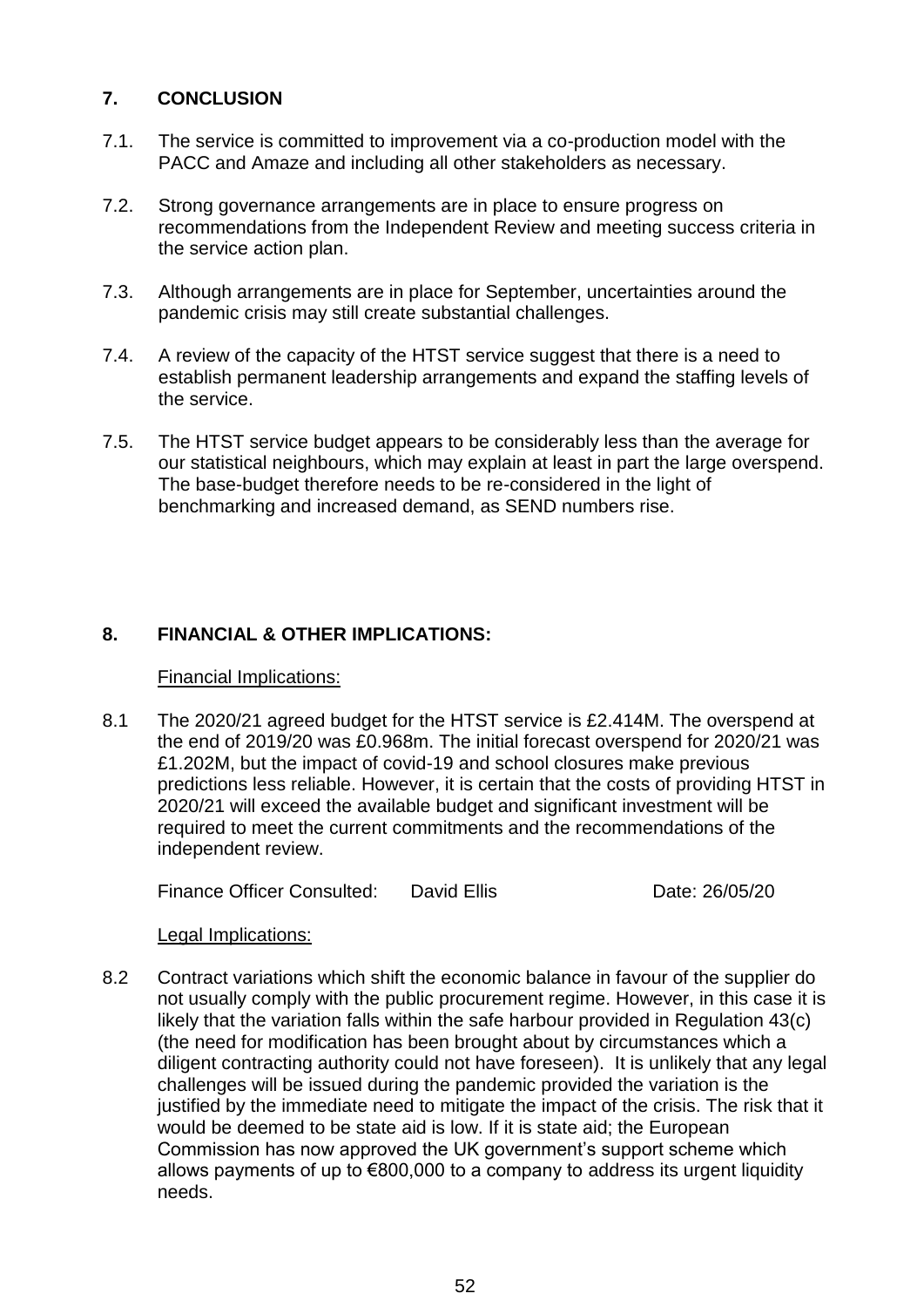8.3 The contract variation which the operators will be required to sign is based on the model interim payment terms issued by the government to accompany PPN 02/20. They require the supplier to act on an open book basis and prevent them from making any profit.

Lawyer Consulted: Alice Rowland & Natasha Watson Date: 27/4/20

Equalities Implications:

8.4 The HTST transport service caters for some of the most vulnerable children and young people in the City and it is essential that their specific needs are recognised in providing a safe and stress-free service.

Sustainability Implications:

8.5 The additional services will be delivered across the city to reduce the need for travel and maximise the sense of community for young people.

Any Other Significant Implications:

8.6 None